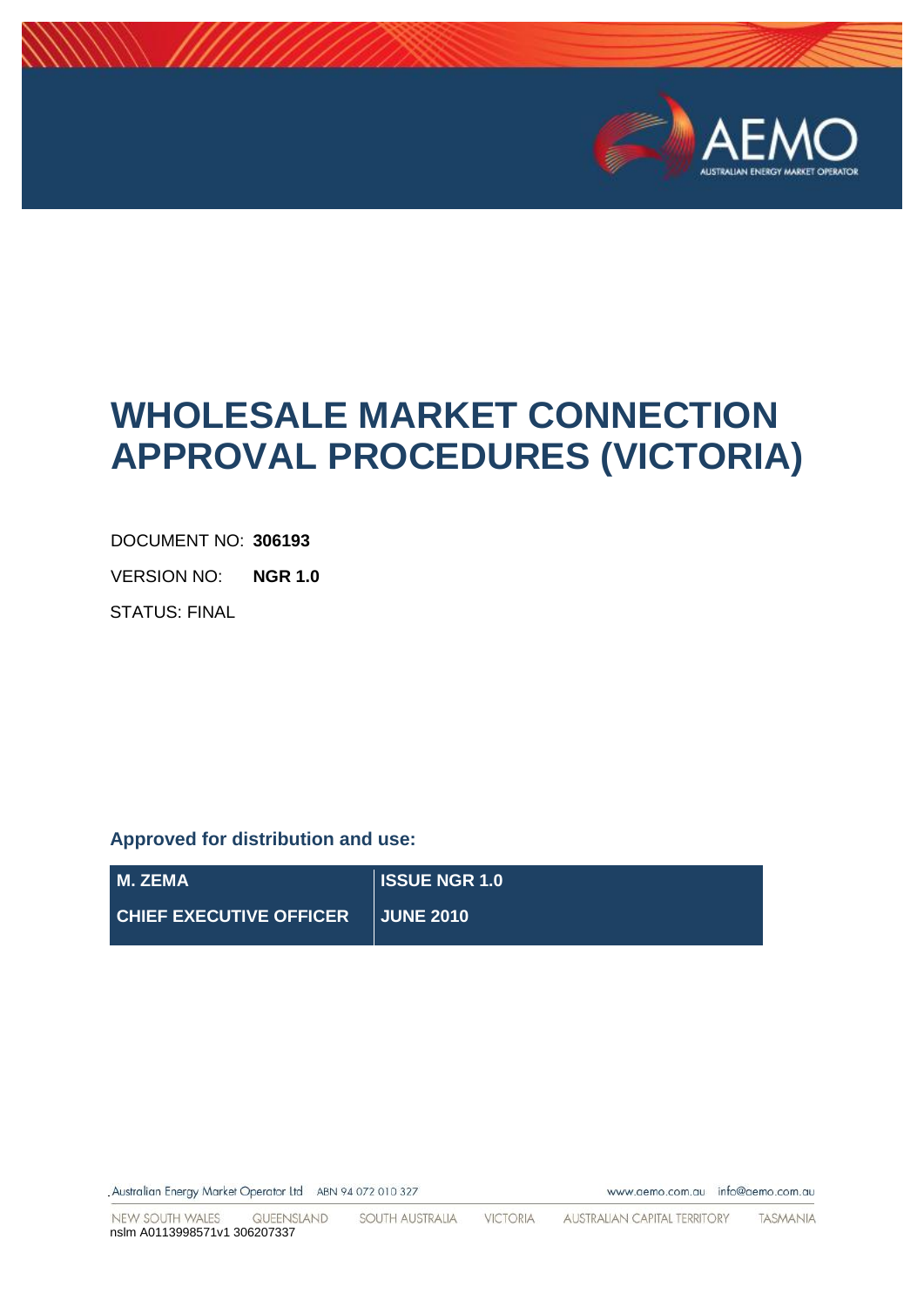## VERSION CONTROL

| Version<br><b>Number</b> | Effective date | <b>Authority</b>  | <b>Reason &amp; Changes</b>          |
|--------------------------|----------------|-------------------|--------------------------------------|
| <b>NGR 1.0</b>           | 1 July 2010    | <b>B</b> Crawford | Rebranded and updated to reflect NGR |
| 1.1                      | 31 May 2000    |                   |                                      |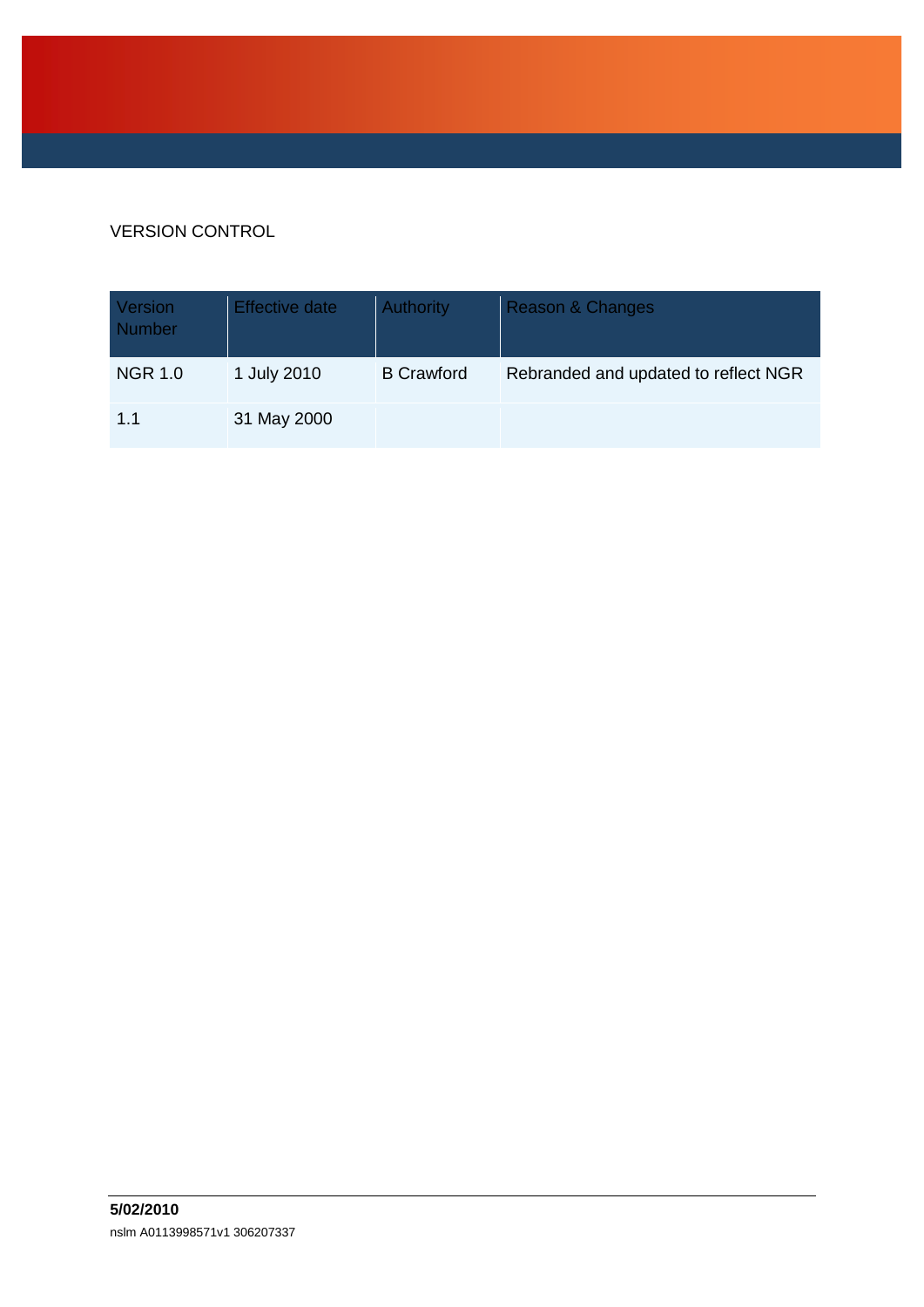Table of Contents

| 1.1 |                                                                              |  |
|-----|------------------------------------------------------------------------------|--|
|     |                                                                              |  |
|     | CHAPTER 3 – ASSESSMENT OF IMPACT ON SYSTEM OPERATION AND SYSTEM SECURITY . 3 |  |
| 3.1 |                                                                              |  |
|     |                                                                              |  |
|     |                                                                              |  |
|     |                                                                              |  |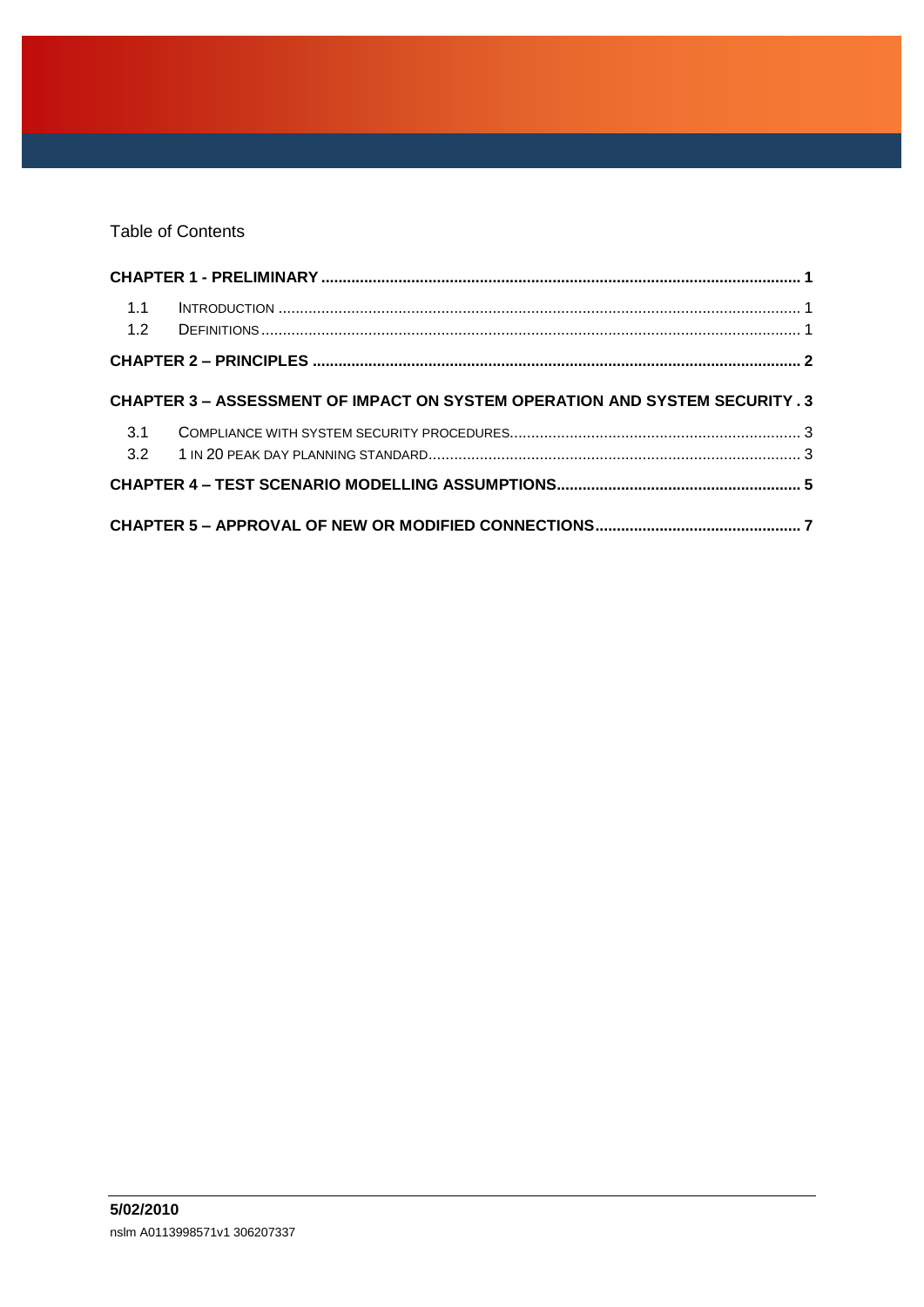## <span id="page-3-0"></span>**CHAPTER 1 - PRELIMINARY**

#### <span id="page-3-1"></span>**1.1 Introduction**

These procedures set out the standards, criteria and processes that AEMO will use to assess new or modified connections to the declared transmission system as required by rule 272(6) of the National Gas Rules (**Rules**).

The framework for connection to the declared transmission system is presented in Subdivision 1 of Division 3, Part 19 of the Rules detailing the obligations of the Connection Applicant, the declared transmission system service provider, and AEMO. A flowchart of the process is provided in Appendix A. The flowchart is provided for illustrative purposes only, and does not affect or take priority over the provisions in the Rules or the National Gas Law.

#### <span id="page-3-2"></span>**1.2 Definitions**

Terms defined in the Law and Part 19 of the Rules have the same meaning in these procedures unless defined in these procedures or the context otherwise requires.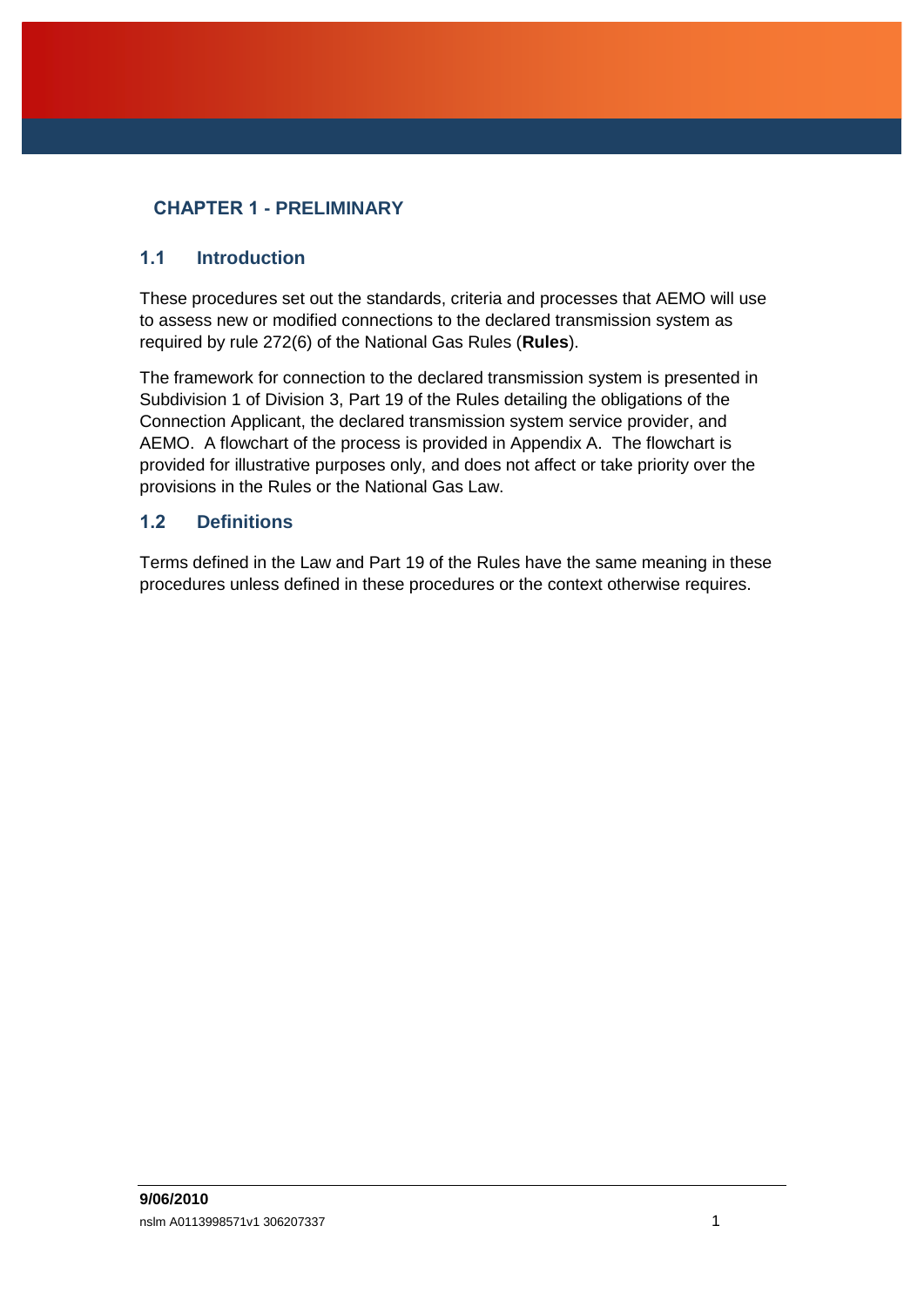## <span id="page-4-0"></span>**CHAPTER 2 – PRINCIPLES**

AEMO's assessment of new or modified connections to the declared transmission system is guided by the following principles:

- the new connection or modified connection must not have a material adverse effect on the operation or the security of the declared transmission system;
- the new connection or modified connection must comply with and be consistent with the provisions of Division 3, Part 19 of the Rules;
- reliability<sup>1</sup> of supply to uninterruptible gas customers comprising the residential, small industrial and commercial sectors and essential services such as hospitals and homes for the aged and infirm must be maintained; and
- the new connection or modified connection must not materially reduce the firmness of capacity to gas customers with authorised MDQ or AMDQ certificates.

<sup>1</sup> The reliability of supply assumes the extra level of protection afforded by the use of emergency curtailment of large gas users under emergency situations.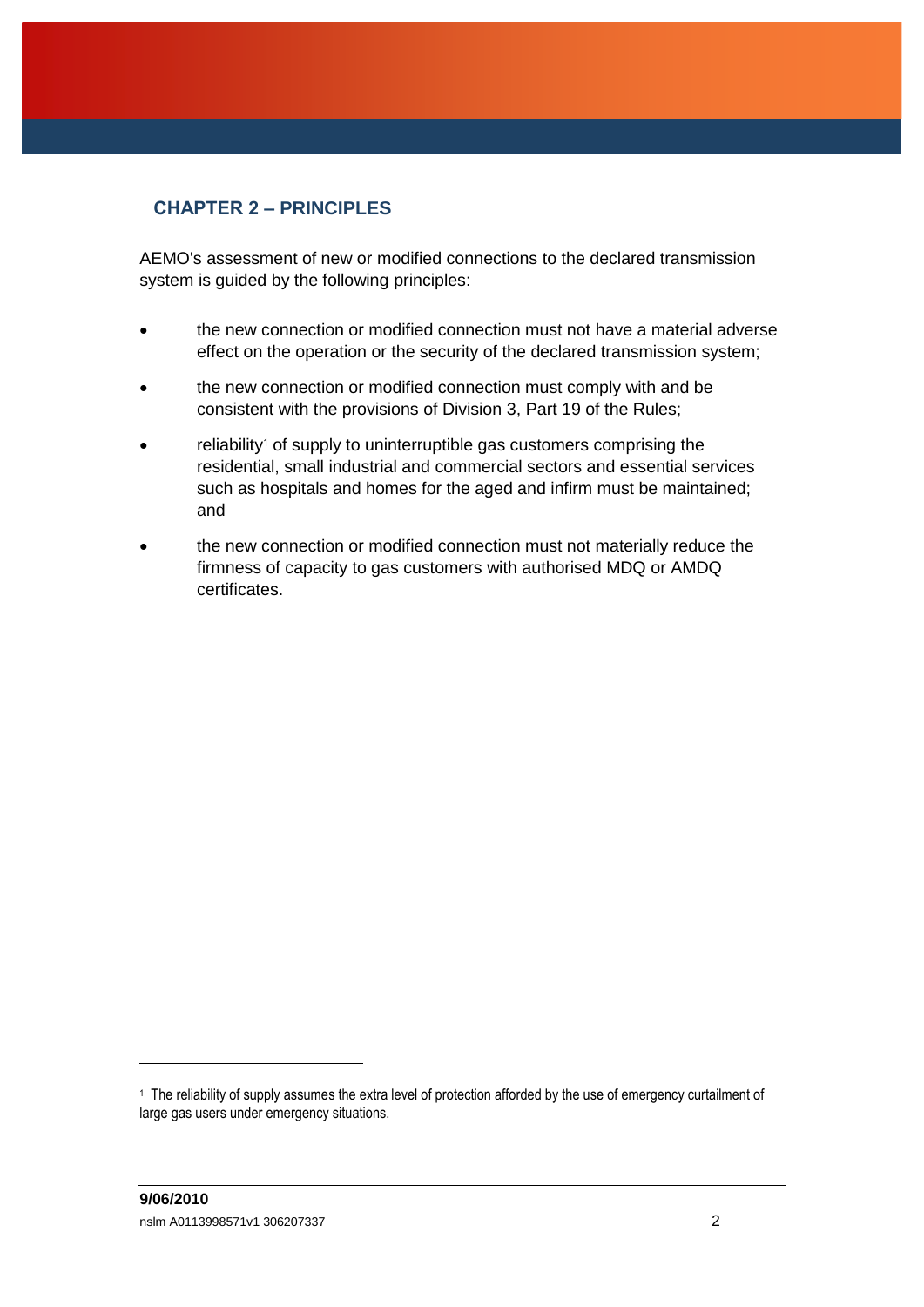### <span id="page-5-0"></span>**CHAPTER 3 – ASSESSMENT OF IMPACT ON SYSTEM OPERATION AND SYSTEM SECURITY**

AEMO will assess the effect of the new or modified connection based on the system security procedures and 1 in 20 peak day planning standards.

These are described in further detail below.

#### <span id="page-5-1"></span>**3.1 Compliance with system security procedures**

The new or modified connection should not have a material adverse effect on the operation of the declared transmission system in accordance with the system security procedures. In particular, the connection should not impact the ability of AEMO or the declared transmission system Service Provider to maintain the declared transmission system within the conditions (provided for in the system security procedures) in which the declared transmission system operates in a safe and reliable manner.

#### <span id="page-5-2"></span>**3.2 1 in 20 peak day planning standard**

The new or modified connection should not have a material adverse effect on the ability to operate the declared transmission system so as to maintain security of supply to all uninterruptible<sup>2</sup> customers with authorised MDQ or AMDQ certificates during a period of 1 in 20 peak day demand (as explained below).

The '1 in 20 winter peak day' is a forecast of coincident peak demand<sup>3</sup> of all industrial, commercial, and residential demand on the gas transmission system under 1 in 20 years severe weather conditions in the winter months. It excludes gas fired power generation, exports to interconnecting pipelines and injections into storage. Additional demand will be included in the scenarios over and above the peak day demand to represent other authorised load such as authorised exports and authorised use by gas fired power generators. In a given winter, the actual peak day demand has a 5% probability of exceeding the '1 in 20 winter peak day'.

Scenarios will use forecasts of 1 in 20 peak demand for the two winters following the proposed commissioning date to allow lead time for potential system augmentation.

Forecast 1 in 20 peak day demand for non-winter months will also be used to assess new connections that have the potential to affect the operation or the security of the

<sup>2</sup> Uninterruptible customers includes all residential and small industrial or commercial gas customers as well as essential services such as hospitals and homes for the aged and infirm.

<sup>3</sup> The forecast collective load reflected by the level of authorised MDQ assuming normal load diversity.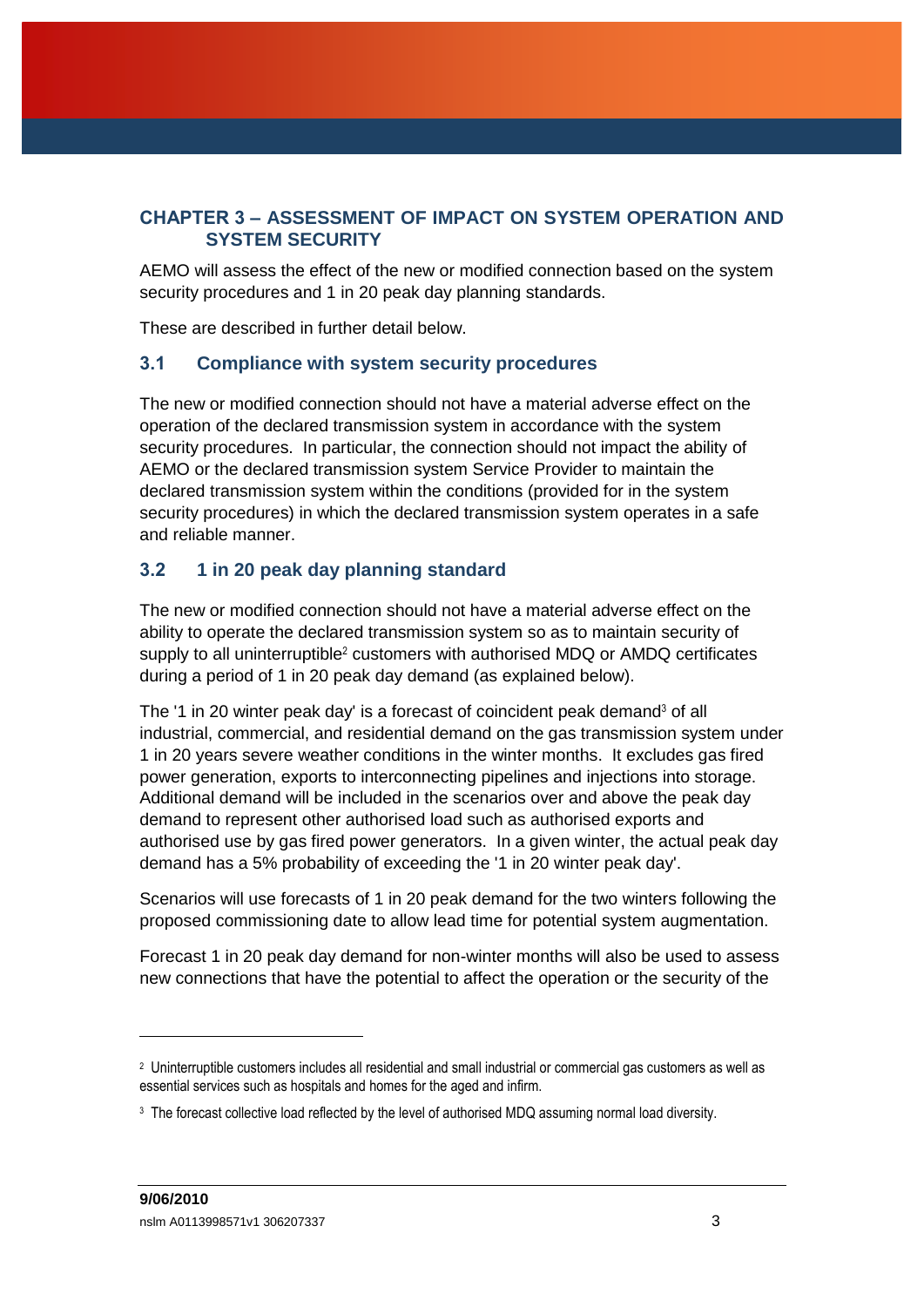declared transmission system during October to April. Low demand scenarios may be also used to assess specific cases where relevant.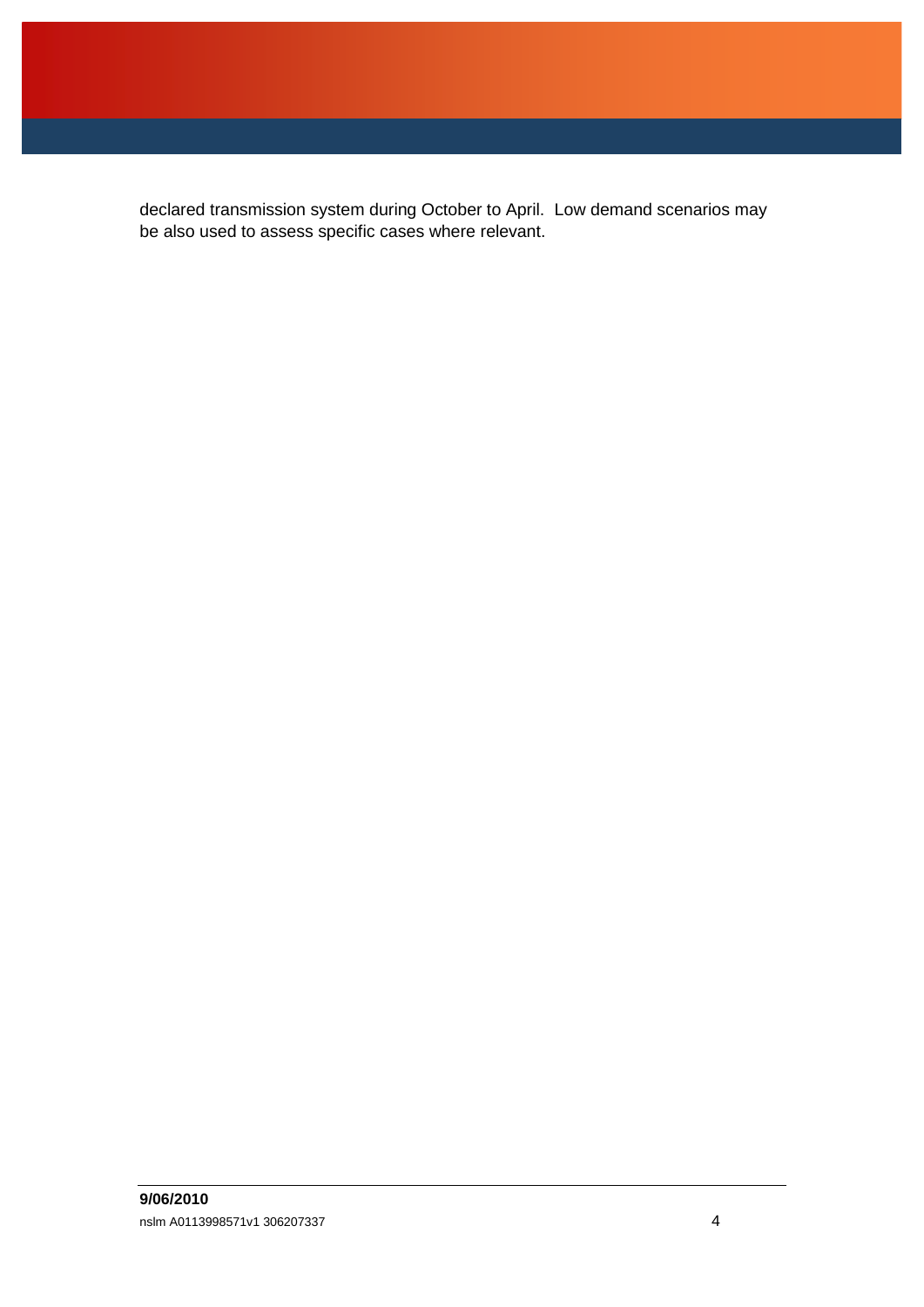# <span id="page-7-0"></span>**CHAPTER 4 – TEST SCENARIO MODELLING ASSUMPTIONS**

If AEMO considers that the new or modified connection has the potential to adversely affect the operation or the security of the declared transmission system, AEMO must use the common computer model of the declared transmission system as referred to in the service envelope agreement to assess the possible extent of the impact of that connection. The new or modified connection will be incorporated in the common computer model.

The key modelling assumptions are as follows:

- forecast 1 in 20 winter peak day demand for the two winters after the proposed commissioning date of the new or modified connection;
- flat injection profiles from primary injection points;
- no linepack mining;
- standard heating value 38.7 MJ/scm;
- maximum and minimum pressure obligations under the system security procedures;
- forecast authorised Tariff D load and unauthorised load;
- use of LNG to capacity given adequate projected inventory;
- prospective supply capacity at each primary system injection point as published in the most recent annual planning review under rule 323 of the Rules;
- flows at interconnected pipelines and storage facilities are consistent with authorised capacity;
- demand assumptions for the proposed connection as provided by the Connection Applicant;
- additional supply assumptions for the proposed connection as provided by the Connection Applicant<sup>4</sup>;
- demand and ramping rate assumptions for connections that offer commercial interruption as provided by the Connection Applicant;
- forecast commercial interruption;

<sup>4</sup> This could apply to supply assumptions for the NSW interconnect given there could be net imports or exports.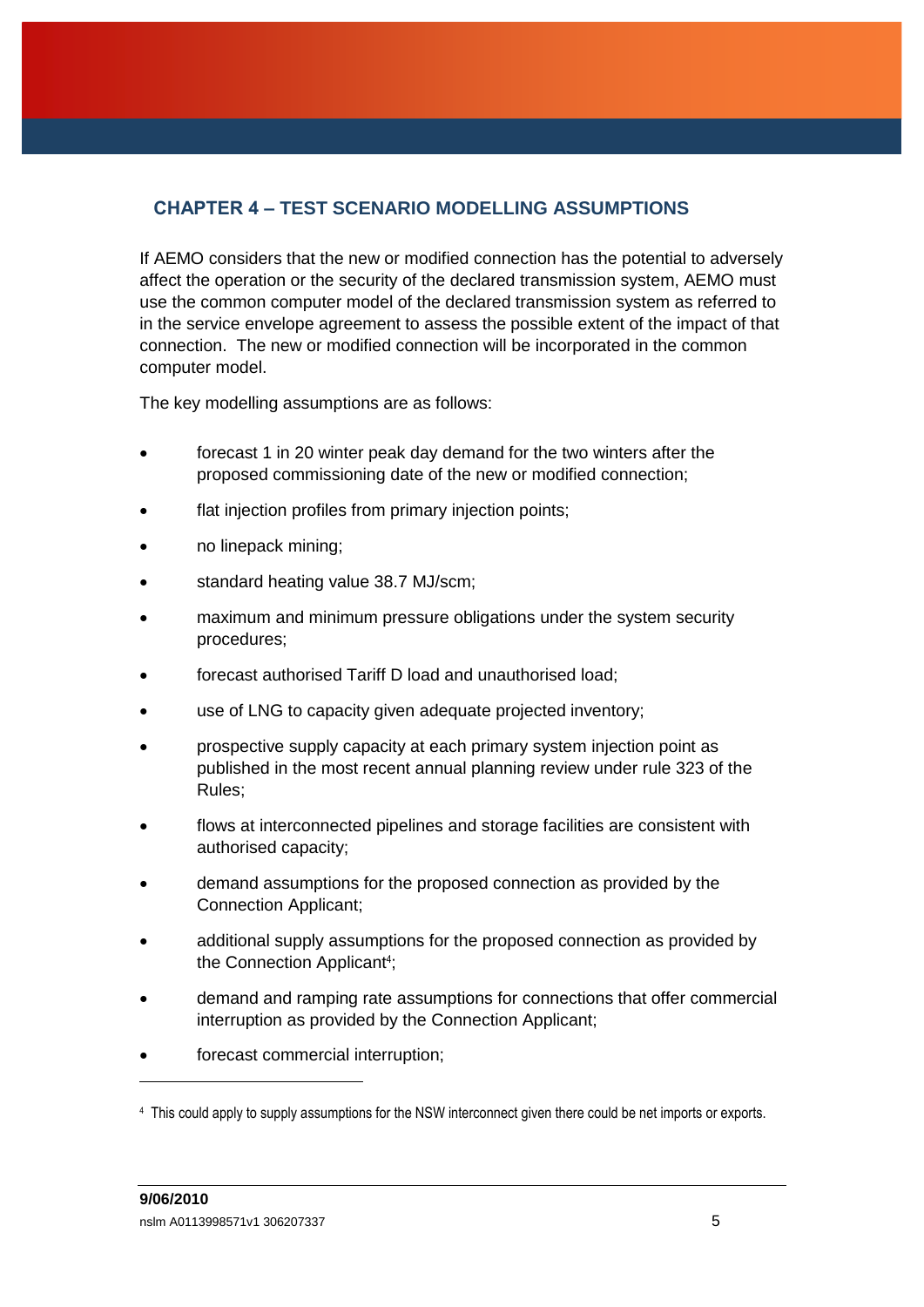- forecast curtailment yields and rates<sup>5</sup>; and
- other relevant information from the applicant requested by AEMO.

Where AEMO considers that it is necessary for a proper assessment of a new or modified connection, alternative assumptions may be used to test scenarios in the common computer model as follows:

- forecast 1 in 20 peak day demand for non-winter months (October to April); and
- low demand summer scenarios to assess risk to maximum pressure limits by a new or modified connection that is a system injection point or a transfer point to an interconnected transmission pipeline.

AEMO will assess the adequacy of system capacity to supply uninterruptible load and authorised loads while maintaining system security. Curtailment of unauthorised load other than that due to uninterruptible customers is acceptable under the scenario if it is required to maintain system security.

<sup>5</sup> AEMO has analysed curtailment response during the Longford supply emergency in Sep 1998 that can be used as a basis for assessment in conjunction with information provided by the Connection Applicant.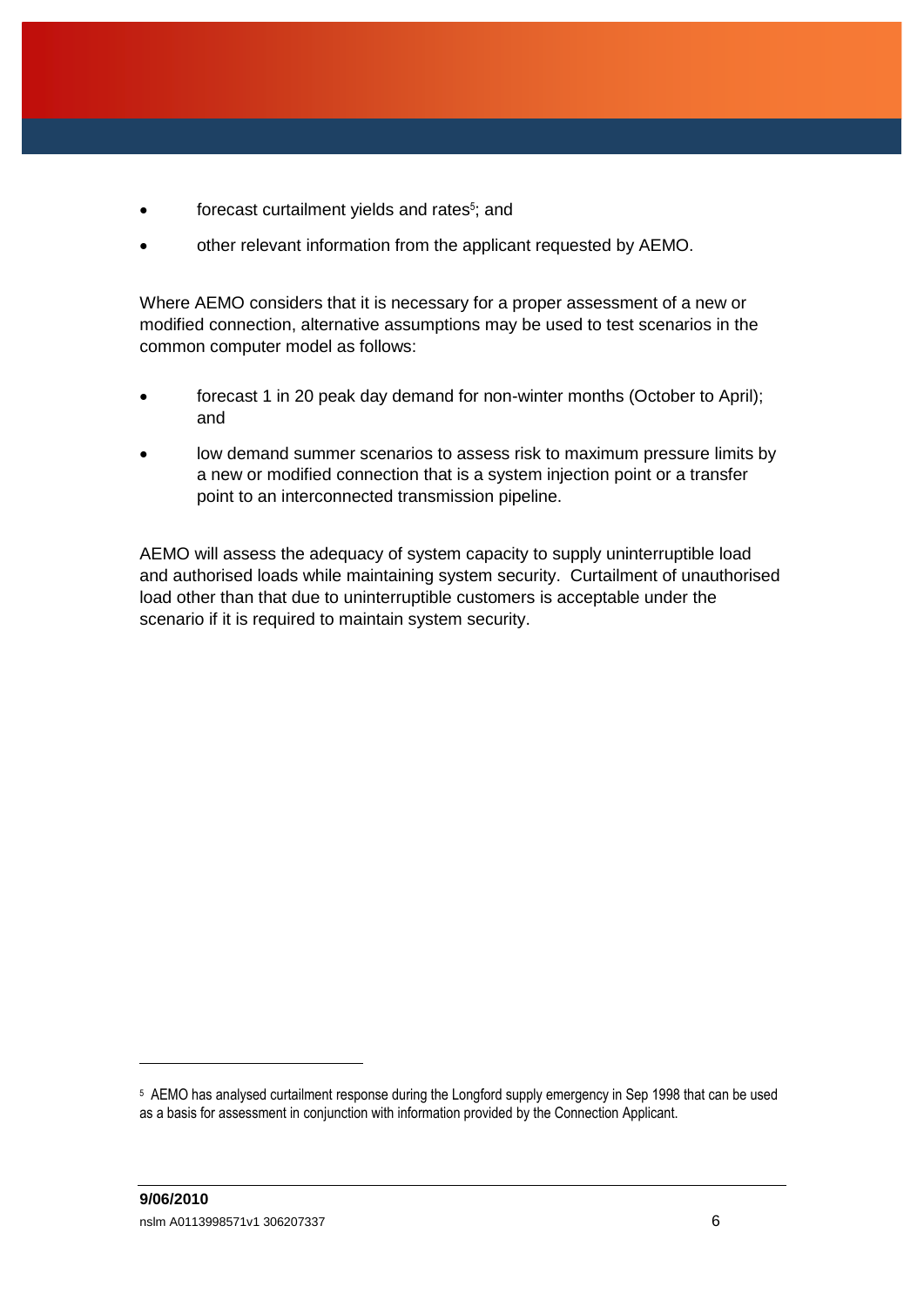## <span id="page-9-0"></span>**CHAPTER 5 – APPROVAL OF NEW OR MODIFIED CONNECTIONS**

AEMO will approve a new or modified connection to the declared transmission system if:

- the tests outlined in Chapter 4 above show that the new or modified connection would not:
	- result in a reduction of system adequacy; or
	- affect the ability to maintain system security in accordance with the system security procedures;
- the requirements of Division 3 of Part 19 of the Rules are (or will be) met in relation to the connection point; and
- if required by AEMO under section 91BG of the National Gas Law, the facility owner at the connection point enters into an operating agreement with AEMO.